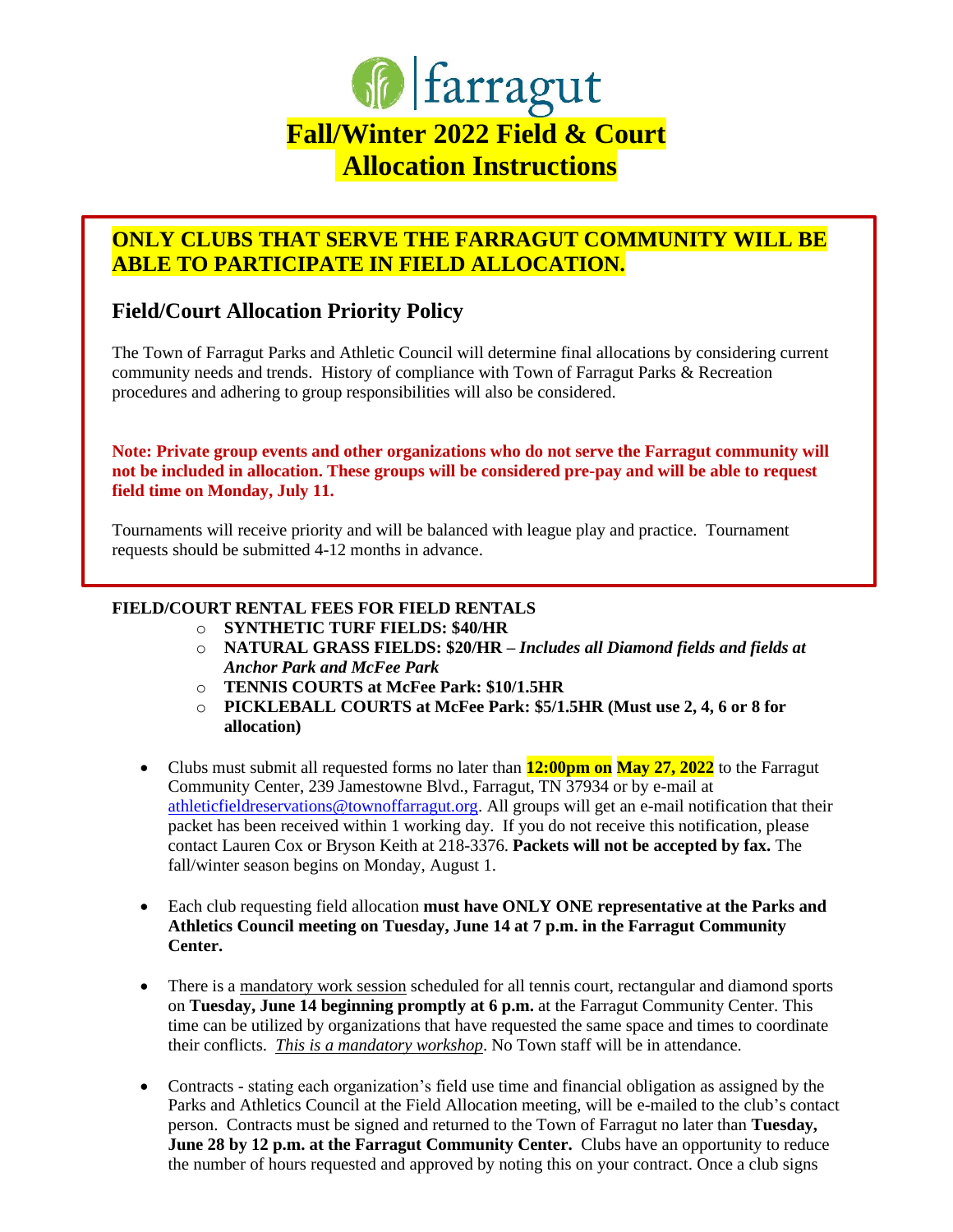and returns the Field Allocation Contract, they are financially obligated for the contracted field time. All reduced field time requested by the club on the Contract will be deducted from the third payment.

- **Clubs that do not attend the scheduled field allocation meeting or who fail to complete the entire packet by the May 27 deadline must wait until fields are released to the public for field reservations on Monday, July 11 and will be considered a pre-pay club.**
- Field Allocation Clubs that have completed the field allocation process can reserve additional field time, on a first come, first serve basis beginning on **Monday, July 11** by phone or email. Only individuals listed on the request will have the authority to reserve fields for your club.
- For more information, please contact the Parks & Recreation Department at [athleticfieldreservations@townoffarragut.org.](mailto:athleticfieldreservations@townoffarragut.org)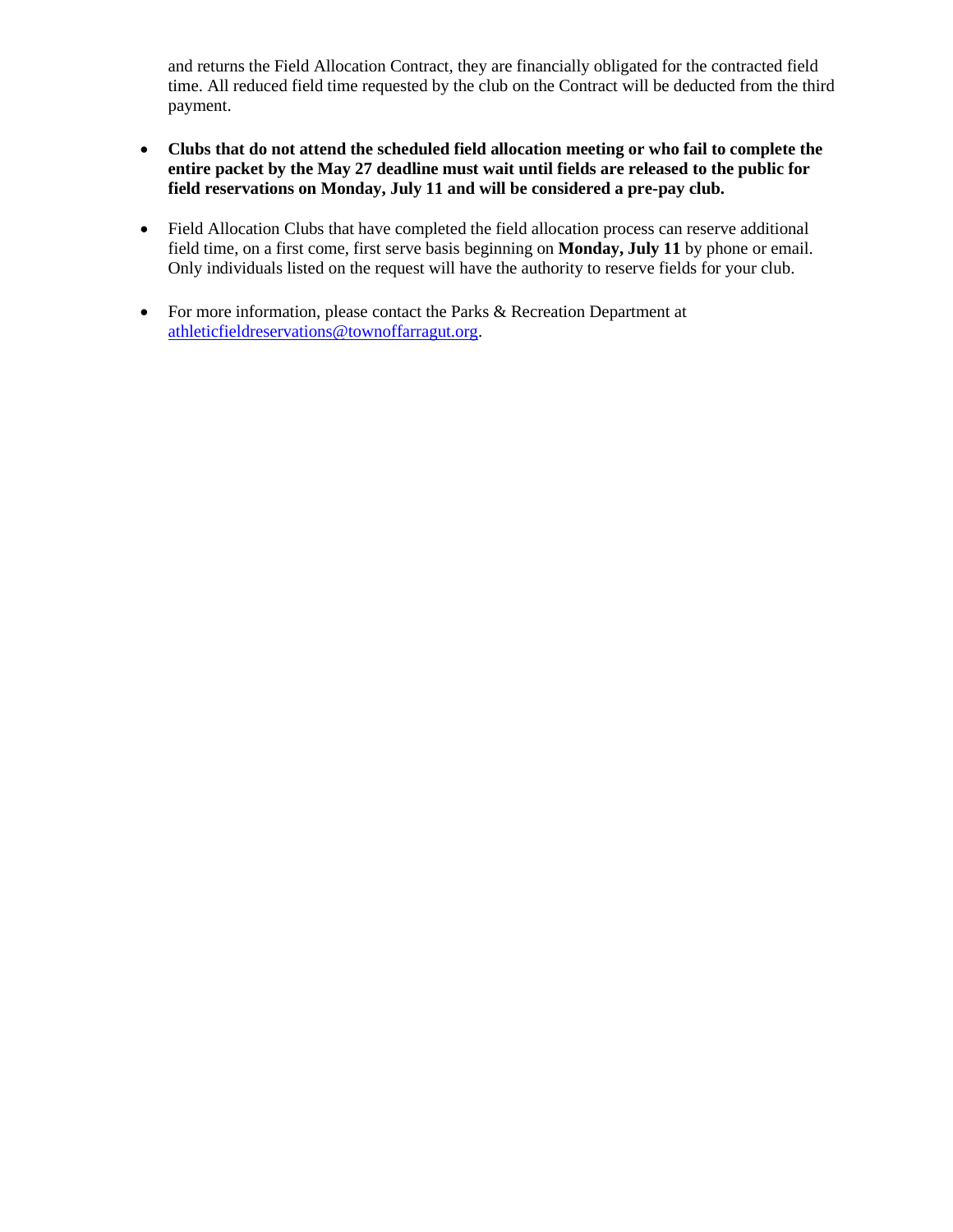

# **Fall/Winter - Important Dates & Deadlines**

**Wednesday, May 27:** Field Allocation applications due by 12 p.m.

**Tuesday, June 14 at 6 p.m. at the Farragut Community Center: Mandatory** Field & Court Allocation Work Session

**Tuesday, June 14 at 7 p.m. at the Farragut Community Center:** Town of Farragut Parks & Athletics Field Allocation Meeting – **Attendance is mandatory.** *ONLY ONE* **representative is allowed to attend from each club.**

**Tuesday, June 28:** Signed contracts due by 12 p.m.

**Monday, July 11 at 8 a.m.:** Field rental reservations open to all clubs (prepay)

**Monday, August 1:** Fields open for fall/winter season

**Thursday, August 4:** First payment due by 12 p.m. (field allocation groups only)

**Thursday, September 15:** Second payment due by 12 p.m. (field allocation groups only)

**Monday, October 31:** Fall/Winter season contract period ends

#### **PLEASE NOTE: IMPORTANT DATES**

**Monday, May 30:** Office closed for Memorial Day

**Monday & Tuesday, July 4 & 5:** Office closed for Independence Day holiday

**Monday, Sept. 5:** Office closed for Labor Day

**Oct. 10 - 14:** Knox Co. Fall Break

**Friday, Oct. 28:** Office closed for Freaky Friday Event prep

**Thursday & Friday, Nov. 24 & 25:** Office closed for Thanksgiving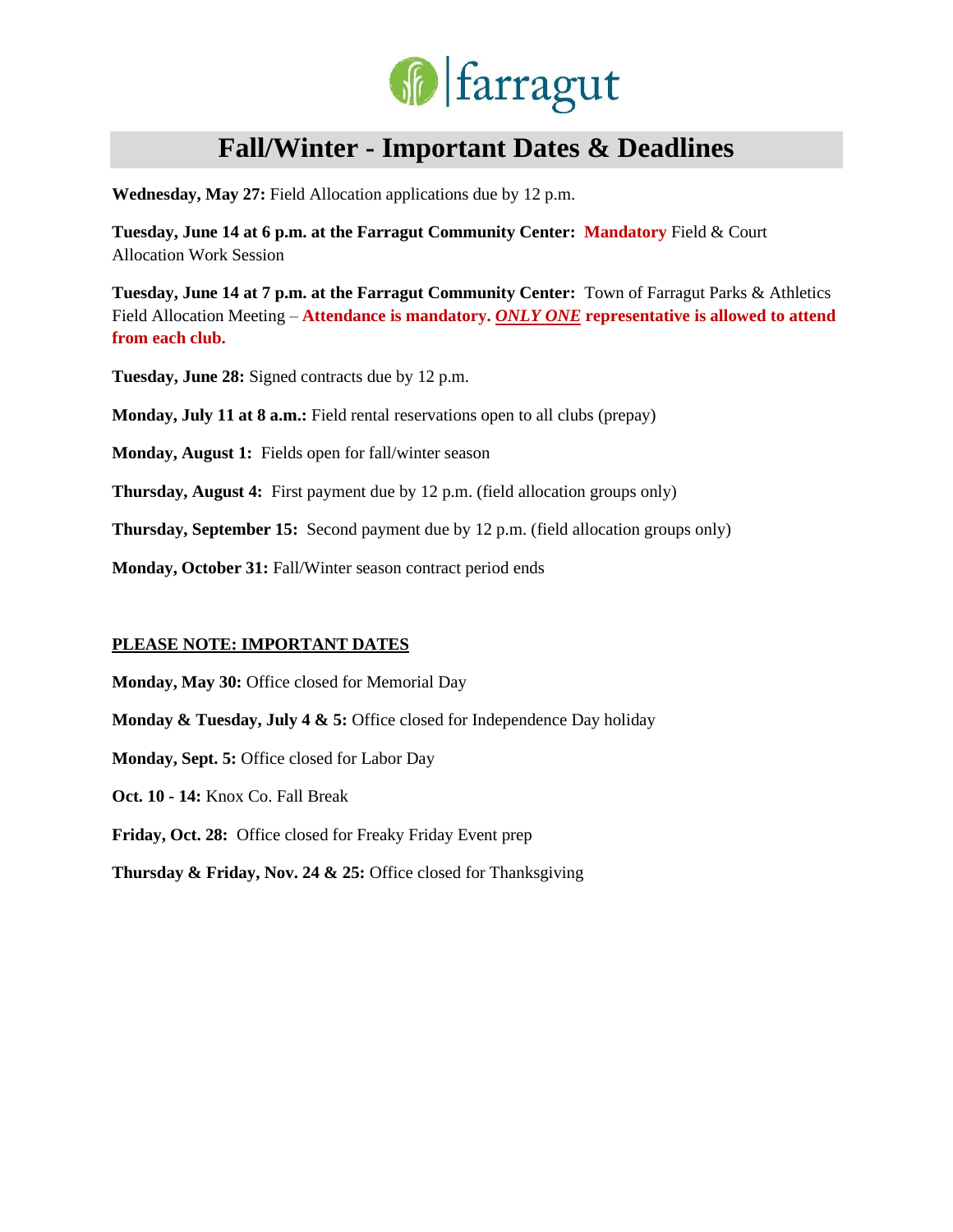

#### **Mayor Bob Leonard Park (MBLP) – All fields are lighted: 301 Watt Road**

#### **Diamond Fields:**

- *Upper* Skinned Infield (285' radius) 60' & 70' bases; located off main parking lot on Watt Road
- *Lower* Skinned Infield (285' radius) 60' & 70' bases; located off upper parking on Watt Road
- *Field 1 (West*) Skinned Infield (300' radius) portable mound, 65', 70' and 80' bases; located near parking lot on Harrison Lane
- *Field 2 (East)* Baseball (300' down the line; 325' alleys; 350' center field) 60'6" mound, 90' bases; located off main parking lot on Watt Road

#### **Rectangular Fields**

- *Field 1* (180' x 360') Synthetic Turf; located north of parking lot on Harrison Lane (west side of park)
- *Field 2* (180' x 336') Synthetic Turf; located north center of park near upper parking lot on Watt Road
- *Field 3*  $\cdot$  (165' x 360') Synthetic Turf; located off main parking lot on Watt Road
- *Field 5*  $\cdot$  (120' x 220') Fescue; located off parking lot on Harrison Lane (nearest to woods)
- *Field 6*  $\cdot$  (120' x 220') Fescue; located off parking lot on Harrison Lane (nearest to road)

#### **Anchor Park (AP) – Fields are not lighted: 11730 Turkey Creek Road (No Weekend Rentals)**

- *Rectangular field* (180' x 330') Fescue
- *Diamond field* skinned infield (275' down the line; 290' center field)

#### **McFee Park – All fields & courts are lighted: 917 McFee Rd.**

- *Field 1*  (195' x 330') Bermuda Due to the proximity to and orientation of the walking trails, this field is not available for lacrosse use
- *Field 2* (75' x 120') Bermuda Due to the proximity to and orientation of the walking trails, this field is not available for lacrosse use – This field has no goals.
- *Tennis Court A (Pickleball 1 & 2)*
- *Tennis Court B (Pickleball 3 & 4)*
- *Tennis Court C (Pickleball 5 & 6)*
- *Tennis Court D (Pickleball 7 & 8)*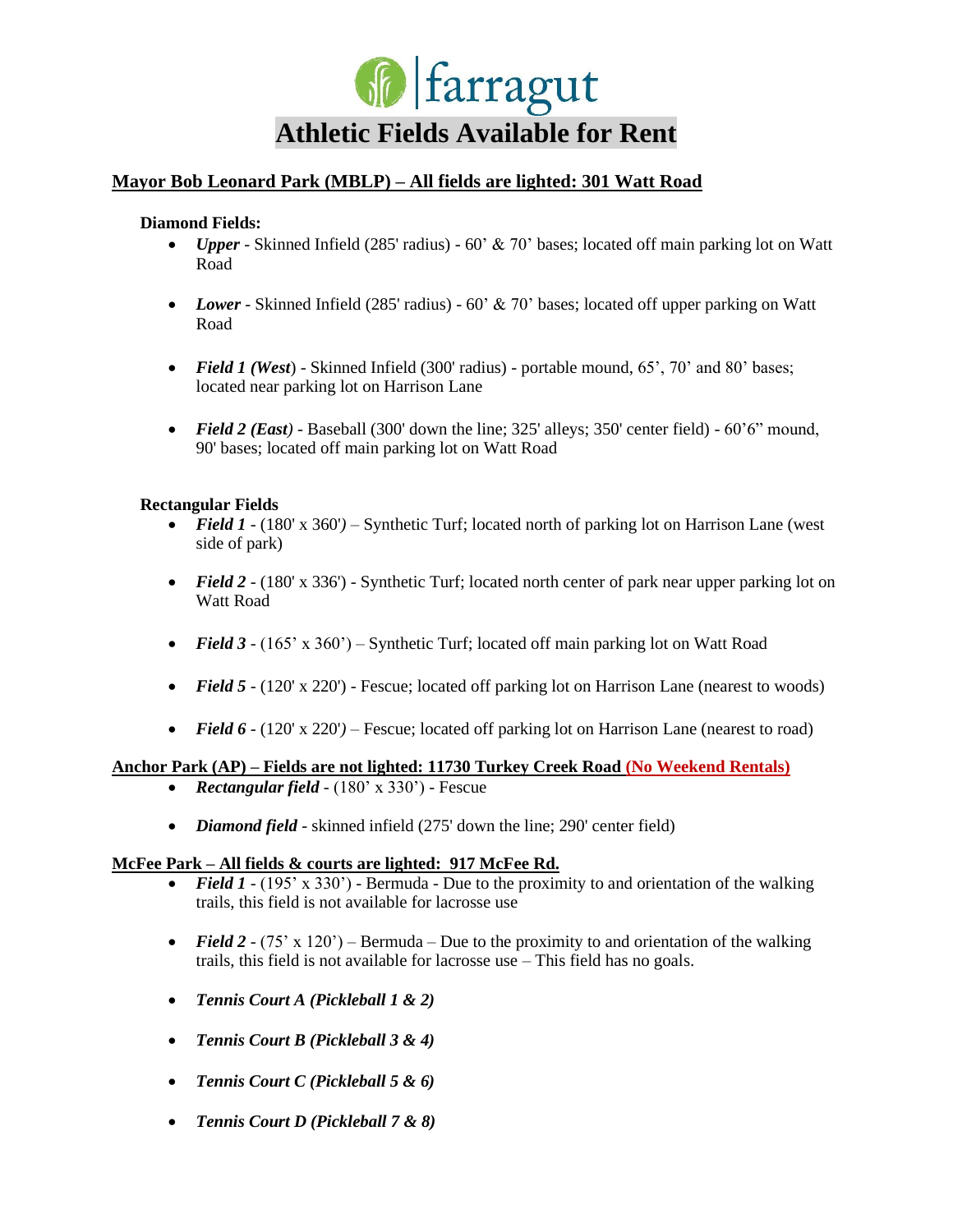

|         | control your costs: | Please list up to three other members of your club that will have the authority to reserve fields for<br>your organization. Town staff will only deal with the club contact person or those listed below to |  |
|---------|---------------------|-------------------------------------------------------------------------------------------------------------------------------------------------------------------------------------------------------------|--|
|         |                     |                                                                                                                                                                                                             |  |
|         |                     |                                                                                                                                                                                                             |  |
| 2.      |                     |                                                                                                                                                                                                             |  |
|         |                     |                                                                                                                                                                                                             |  |
| $3_{-}$ |                     |                                                                                                                                                                                                             |  |
|         |                     |                                                                                                                                                                                                             |  |

## **Check List – Please Make Sure These Forms Are Included in Your Request!**

| $\bullet$ | <b>Fall/Winter Field Allocation Request</b>                         |  |
|-----------|---------------------------------------------------------------------|--|
| $\bullet$ | <b>Annual Club Report (Attach Board of Directors if Applicable)</b> |  |
| $\bullet$ | <b>Fall/Winter Field Use Policies and Rules (Signed)</b>            |  |
| $\bullet$ | <b>Fall/Winter Field Request Grids (If Applicable)</b>              |  |
|           | • Liability Insurance (\$1,000,000) with the Town as Co-Insured     |  |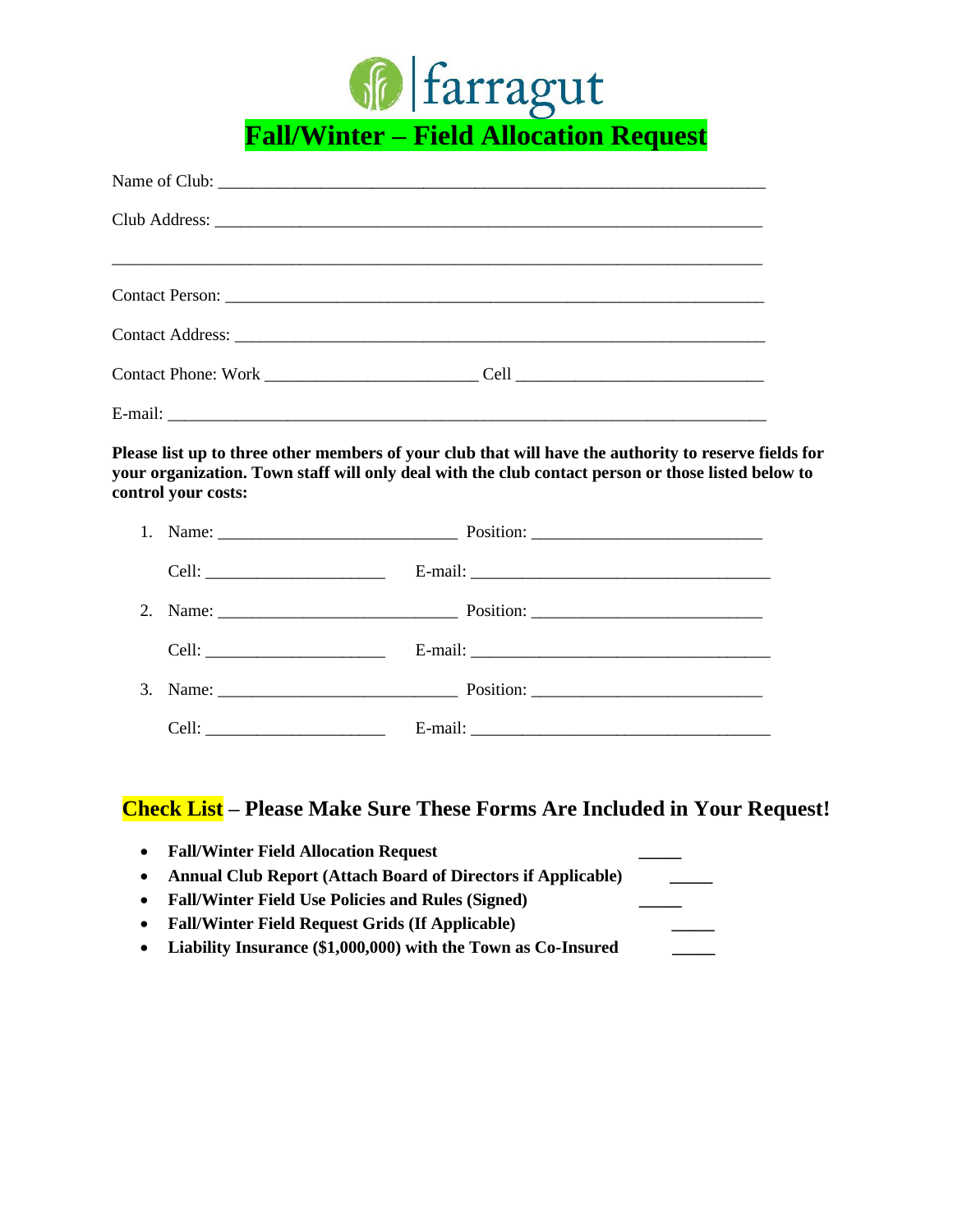

# **Fall/Winter – Field Use Policies and Rules**

#### **Fees, Payments and Rental Hours:**

- Rentals can be made to clubs who provide the Town with a \$1,000,000 liability policy (Town of Farragut must be listed as co-insured).
- Only weather-related closures will qualify for refunds. Once reservations have been made either allocated time or additional time – they cannot be moved or refunded.
- Fees are \$20 per hour per natural turf field and \$40 per hour for synthetic turf fields. Payment can be made by check, cash or credit card in person or by phone with credit card (VISA, MasterCard and Discover only)
- Fields are available for use starting at 4:00 p.m. on weekdays and 9 a.m. on weekends. All fields close at 10 p.m. – earlier use may be available with Town approval
- Rental time should include setup, warmup and cleanup; the lights will automatically shut off (they are computerized) 15 minutes after the last rental each evening. Rentals will be booked back to back with no additional time allowance.
- Additional week-day field use requests must be submitted 48 hours before the requested use
- **Additional weekend field requests must be submitted by 12-Noon on Thursdays.** 
	- o **Field use requests will not be accepted after 12-Noon on Thursdays.**
- This application is for the rental of fields for practices or games. **Tournaments require completion of the Tournament Application and a deposit.** Please see that document for complete information regarding the use of fields for tournament play.
- Payment Schedule:
	- o First Payment Due: **Thursday, Aug. 4 by 12 p.m.** (first third of total)
	- o Second Payment Due: **Thursday, Sept. 15 by 12 p.m.** (second third of total)
	- o Third Payment Due: 10 days after the last contracted date for the fall/winter season. All rainouts and additional rental hours will be factored into the final payment request.
- Late payments: Subject to a late fee of \$50 or 10% of the remaining season's financial liability, whichever is larger. Failure to pay within 30 days will result in forfeiture of future field use.

#### **Field Closures:**

- Closures may result from poor playing conditions due to rain or conditions which could cause hazardous safety concerns for the public or damage to the turf.
- It is the club's responsibility to obtain field closure information. This can be obtained by following us on **Twitter: @ToFFieldUpdate**. The Infoline is updated on weekdays at 3 p.m. and by 8:00 a.m. on weekends and most holidays with field closure information.
- Signs will also be posted at the park indicating that fields are closed.
- Severe inclement weather during the evening or weekend days may also cause field closures as determined by the Town of Farragut Parks & Recreation Department personnel. The Athletic Field twitter account will be updated at any point during the evening or weekend.
- Fields that are closed due to poor conditions, maintenance, safety issues, etc. are off limits to use by anyone. Failure to comply with this procedure may result in termination of present and/or future field use. Individual teams or participants using closed facilities will be considered representatives of the club in which they participate.

#### **Inclement Weather:**

- Closures may result from weather. We ask that all participants stay "weather aware".
- Lightning poses a serious threat during the field use seasons. Having a plan and knowing what to do when lightning approaches is important for player and fan safety.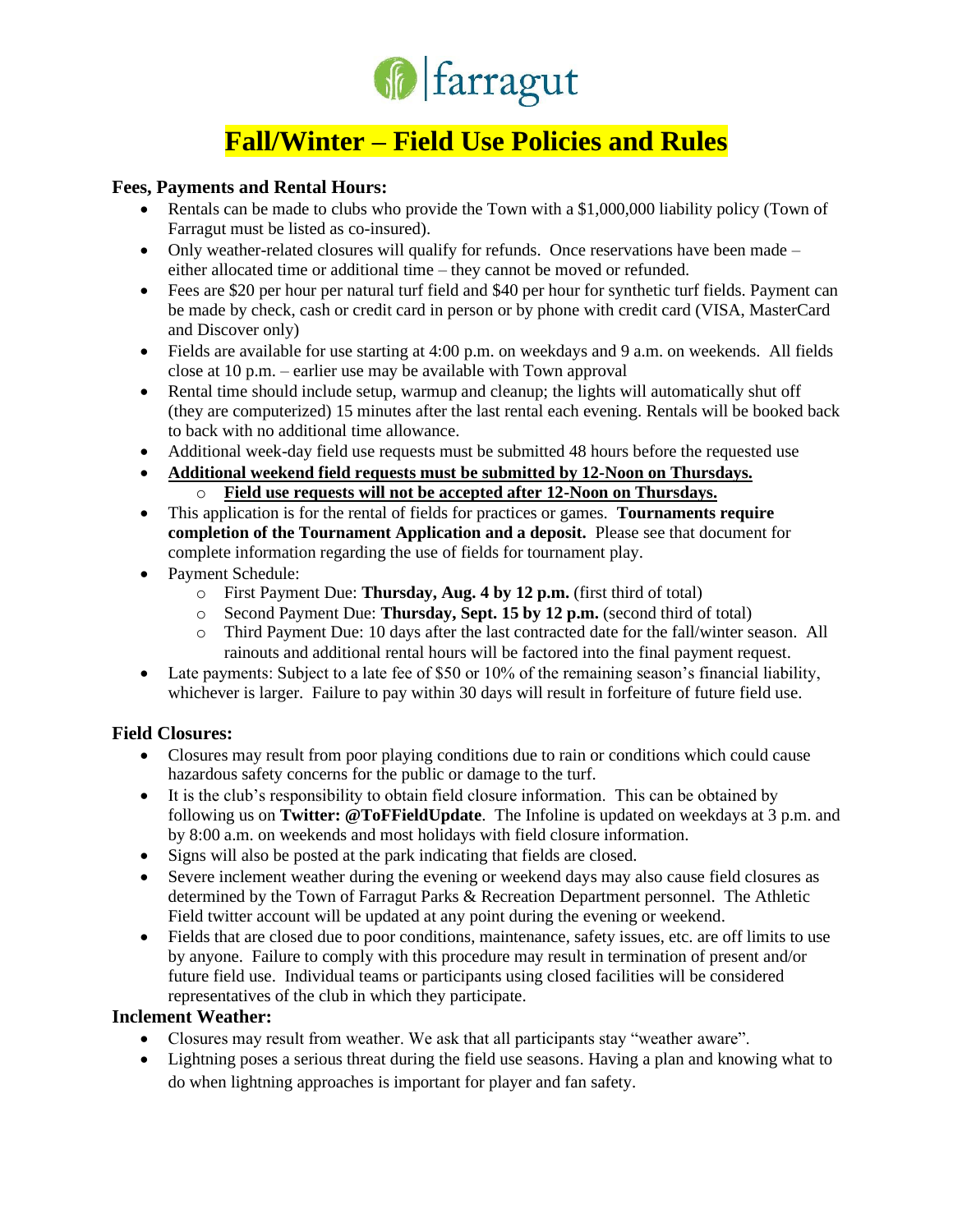- We are requesting that all of our field use organizations stay "weather aware". It's helpful to use a smartphone app at the field to monitor rain and thunderstorms approaching your area. Many of us use the WeatherBug App. You can find it here: <https://www.weatherbug.com/appdownload/> or you can download it on any smartphone. This app has a "spark alert" that will alert you of any lightening within 10 miles of your location.
- Dugouts and pavilions do not provide safe cover during thunderstorms, and never seek shelter under a picnic shelter, under bleachers, or in a shed. When lightning threatens, seek safety in a sturdy building that has plumbing and electricity. If this isn't an option, seek shelter in a hardtopped vehicle with the windows up. While in the vehicle, don't touch anything metal, or any electronics. It is safe to head back to the field 30 minutes after the thunder and lightning come to an end.
- It is your club/organization's responsibility to make every effort to keep the players in your organization safe.

#### **Behavior:**

- The use of alcoholic beverages and narcotics is prohibited on Town of Farragut property.
- Clubs may not use fields unless pre-scheduled. No drop-in use is allowed.
- It is requested that park users refrain from smoking young lungs are at play!
- Restrooms are open during hours in which the park is open use the restrooms and not the woods! Failure to cooperate may result in club being banned from use and being arrested for indecent exposure.
- The Town of Farragut is not responsible for providing background checks on coaches and officials. Clubs should conduct these within their guidelines.
- **Playing fields and spectator areas must be left free of refuse and trash must be placed in the trashcans or dumpster at the park**.
	- $\circ$  First Trash violation: A written warning and/or a \$100 fine will be charged to the organization. The league/club will not be allowed to use the fields until the fine is paid.
	- o Second Trash Violation: A \$100.00 fine and 30-day suspension (without a refund of fees) to the organization. The club/organization will not be allowed back on the fields until after the 30-day suspension and the fine is paid.
	- o Third Trash Violation: The organization's contract will be canceled, and the organization will be banned from using any Town of Farragut field in the future.

#### *Equipment, Vehicle Use, Maintenance, Etc.:*

- **Clubs are expected to line/stripe the playing fields to be used. Other maintenance (mowing, deep dragging, etc.) will be provided by the Town of Farragut.** No maintenance is to be performed by clubs without prior approval from the Parks and Recreation Department.
- No club may charge or require entrance or parking fees for events.
- No unauthorized vehicles may be driven on athletic fields or paved trails. Vehicles must park in designated parking areas. Vehicles improperly parked will be towed.
- The Town of Farragut is not responsible for any personal property loss, damage to vehicles, etc.
- The Town of Farragut does not provide corner flags (with the exception of the synthetic turf fields), temporary goals or other sports specific equipment. All sport specific equipment must be removed immediately after rental unless specifically approved by the Town of Farragut staff (other rules may apply).
- Use of any peripheral items or equipment such as scoreboard controls or public-address systems is permitted by special request in writing at least 5 working days in advance.
- No tents, trailers or any other temporary structures may be erected without prior approval by the Town of Farragut.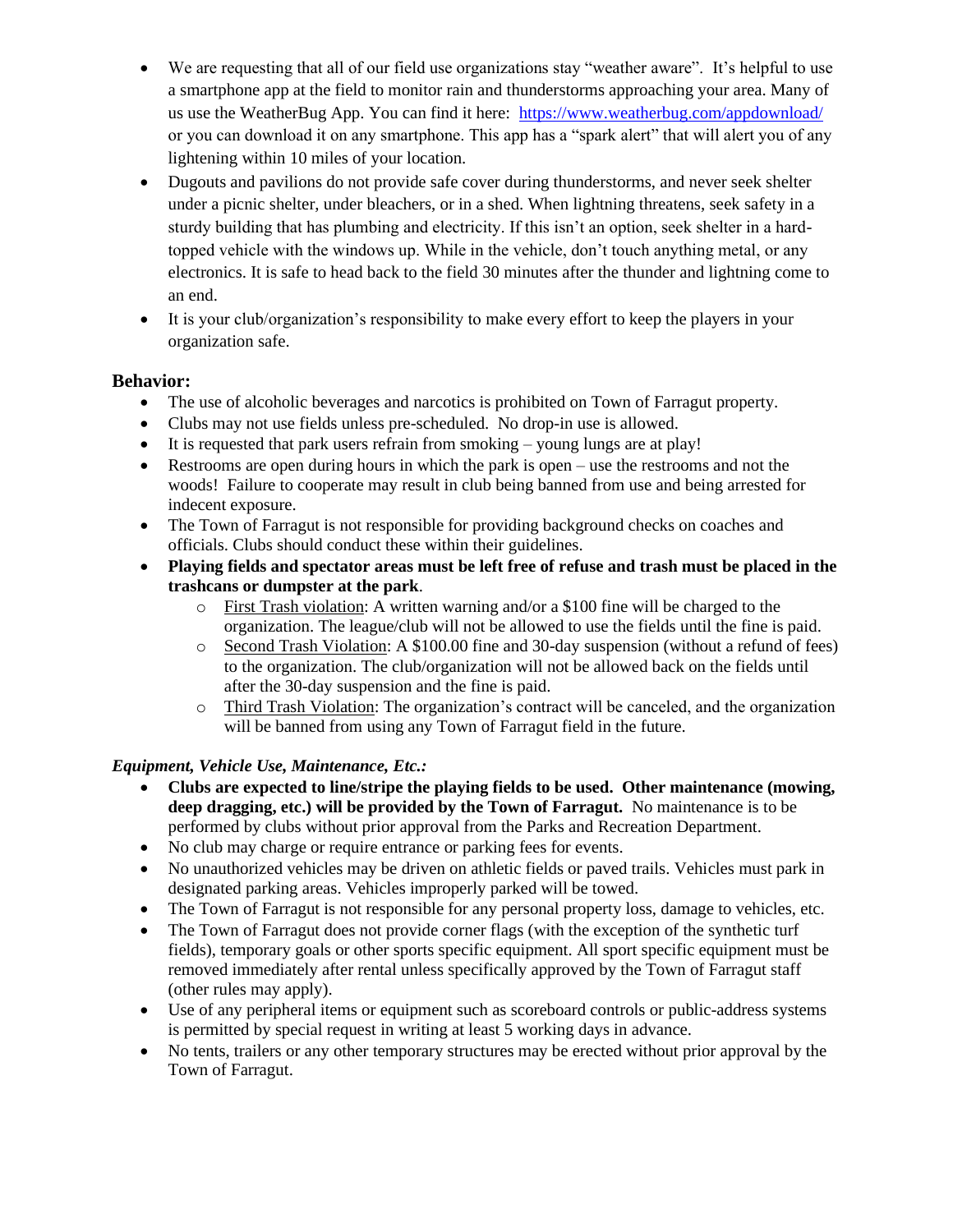#### *Synthetic Turf:*

- Organizations, except soccer groups, using the synthetic turf field are expected to line/stripe the playing field to be used. Clubs that require specific sports marking lines, other than soccer, must use a temporary paint designed to be used on synthetic turf fields. The Town of Farragut and the manufacturer of the synthetic turf will only allow *Pioneer Athletics Max Chalk or Quik Stripe and use/location of lines must be pre-approved by Town staff*.
- Clubs that require the goals on synthetic turf fields moved for games or practices must provide a minimum of 2 working days' notice prior to game or practice needed. This notification must be made by phone to park staff at 218-3376.
- The Town of Farragut will provide corner flags for soccer groups using the synthetic turf field for games with a minimum of 2 working days notification.
- Rules signs are posted on-site, specific to use of synthetic turf field. These rules include but are not limited to:
	- o **NO chewing gum, candy, suckers, food, sunflower seeds, peanuts, etc...**
	- o **NO sports drinks or carbonated drinks (coke, sprite, etc.)**
	- o **NO smoking, chewing tobacco products**
	- o **NO metal cleats**
	- o **NO glass**
- **All clubs are responsible for informing their members of current guidelines and rules. Clubs are expected to take reasonable measures to ensure compliance during their events. Violations may result in the suspension or cancellation of that association's field use contract.**

#### *Tennis/Pickleball Courts:*

- Ethics of tennis and sportsmanship shall prevail for the safety and enjoyment of all players.
- No hard soled or dark soled shoes are allowed on the courts.
- No more than six balls are allowed on the court.
- No more than four players are allowed on a court.
- Promotional materials of any form are prohibited on courts.
- All outside Ball Hoppers and/or Ball Machines must be approved by staff prior to use on courts.
- Players must abide by the decision of FPRD staff regarding the interpretation of any rules governing the use of the courts.
- Inline, roller skates, skateboards, scooters, soccer balls, etc. are not permitted at any time on the courts.
- Dogs are not allowed on the courts except for service animals specifically trained to aid a person with a disability.
- Water and sports drinks are allowed on courts in plastic containers only. No glass containers are permitted. Please put all trash in provided receptacles before leaving courts.
- Conducting and/or soliciting of any business, trade, or occupation, including taking photographs and/or motion pictures for commercial uses, or conducting classes/instruction at a charge to participants on TOF property is prohibited unless authorized by a valid permit or contract by FPRD.
- FPRD is not responsible for lost or unsecured items.
- Please direct all questions and concerns to the Farragut Parks & Recreation Department.
	- o M-F (8am-5pm) 865-218-3376
	- o Evenings/Weekends at 865-679-1021 or 865-924-6833
- All other FPRD Rules and Regulations apply to use of this facility.
- Failure to observe the above rules will be reported to FPRD Staff and may result in removal from the facility or being barred from future use of FPRD tennis facilities.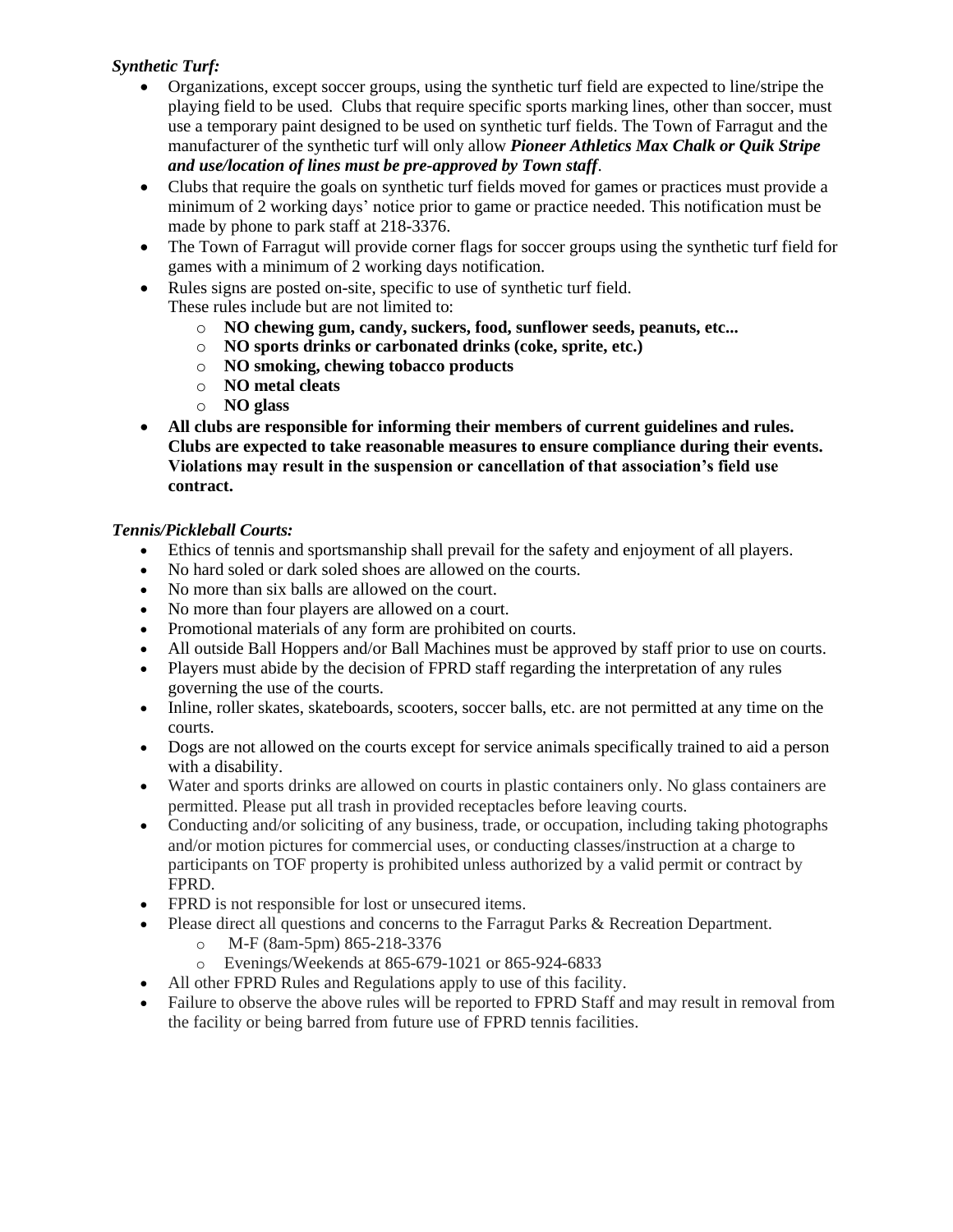### **Release of Liability Waiver**

*In exchange for myself or those in my club being permitted to use the athletic fields, it is understood and acknowledged by my signature below that I and/or the individual members of the club have agreed that they will not hold the Town of Farragut liable for any loss or damage resulting from accidents or injuries sustained to person or property, or from theft of property which may occur during use of the facilities of the Town of Farragut.*

*By signing below, I acknowledge that I understand and/or have informed the club that will be using the facilities of the terms and conditions spelled out herein upon which the Town of Farragut has consented to the use of the facilities; and that I and/or the members of the organization have agreed to those terms and conditions and authorized me to sign on their behalf.*

*By signing below, I and/or those in my club agree that no person in the United States shall, on the grounds of race, color, national origin or disability, be excluded from participation in, be denied the benefits of, or be subject to discrimination under any program or activity receiving federal financial assistance.*

*By signing below, I and/or those in my club agree that they will report any accidents, incidents or deficiencies with the physical facility during the event to the Town of Farragut staff person on duty or if staff is not present, will report the accident, incident or deficiency within 24 hours to the Human Resources Manager at the Farragut Town Hall, 865-966-7057.*

*By signing below, certify that I and/or my club have provided the Town of Farragut a 3rd party liability insurance policy, with a minimum of \$1,000,000 coverage, listing Town of Farragut as additional insured.*

*By signing below, I and/or those in my club declare compliance with Federal Public Law 115- 126 'Safe Sport Act' applying to youth sports organizations.*

*By signing below, I and/or those in my club declare compliance with the Tennessee General Assembly Public Chapter 148 'Tennessee Sports Concussion Law' applying to both public and private schools and community recreational leagues, covering all sports, for children under the age of 18 that require a participation fee.*

*By signing below, I and/or those in my club declare compliance with the Tennessee General Assembly Public Chapter 325 'Sudden Cardiac Arrest Prevention' applying to both public and private schools and community recreational leagues, covering all sports, for children under the age of 18 that require a participation fee.*

*By signing below, I acknowledge that I have read and understand the Field Use Policies and Rules.*

| Name:      | Organization: |
|------------|---------------|
| Signature: | Date:         |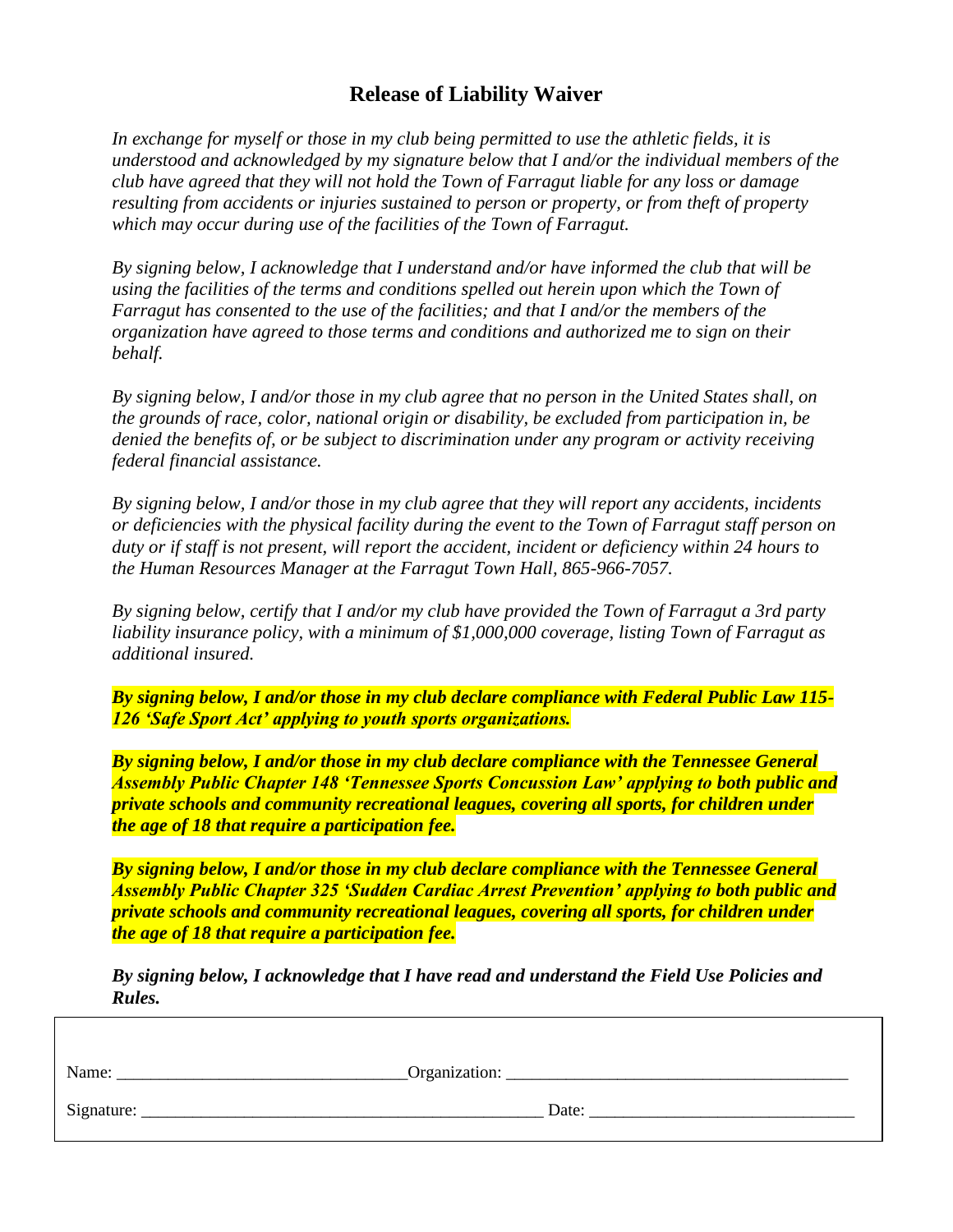

## **Annual Club Report**

#### **(Please note that this report is required once a year)**

Please provide the following information:

- General description of your club (include non-profit status, level of competition, age groups, etc.):
- Year club was founded:
- When did club start using Town of Farragut facilities (if at all):
- Expected number of athletes:
- Expected participant fees:
- What other facilities does your club use:
- Other information that you would like the Town of Farragut to know about your club needs:

\*\*\*\*\*Please attach a list of club board of directors (if applicable)\*\*\*\*\*

*The Town of Farragut Parks & Athletics Council and staff reserve the right to request additional information (i.e. club budgets, etc.) if needed to make an informed decision regarding field allocation and rental*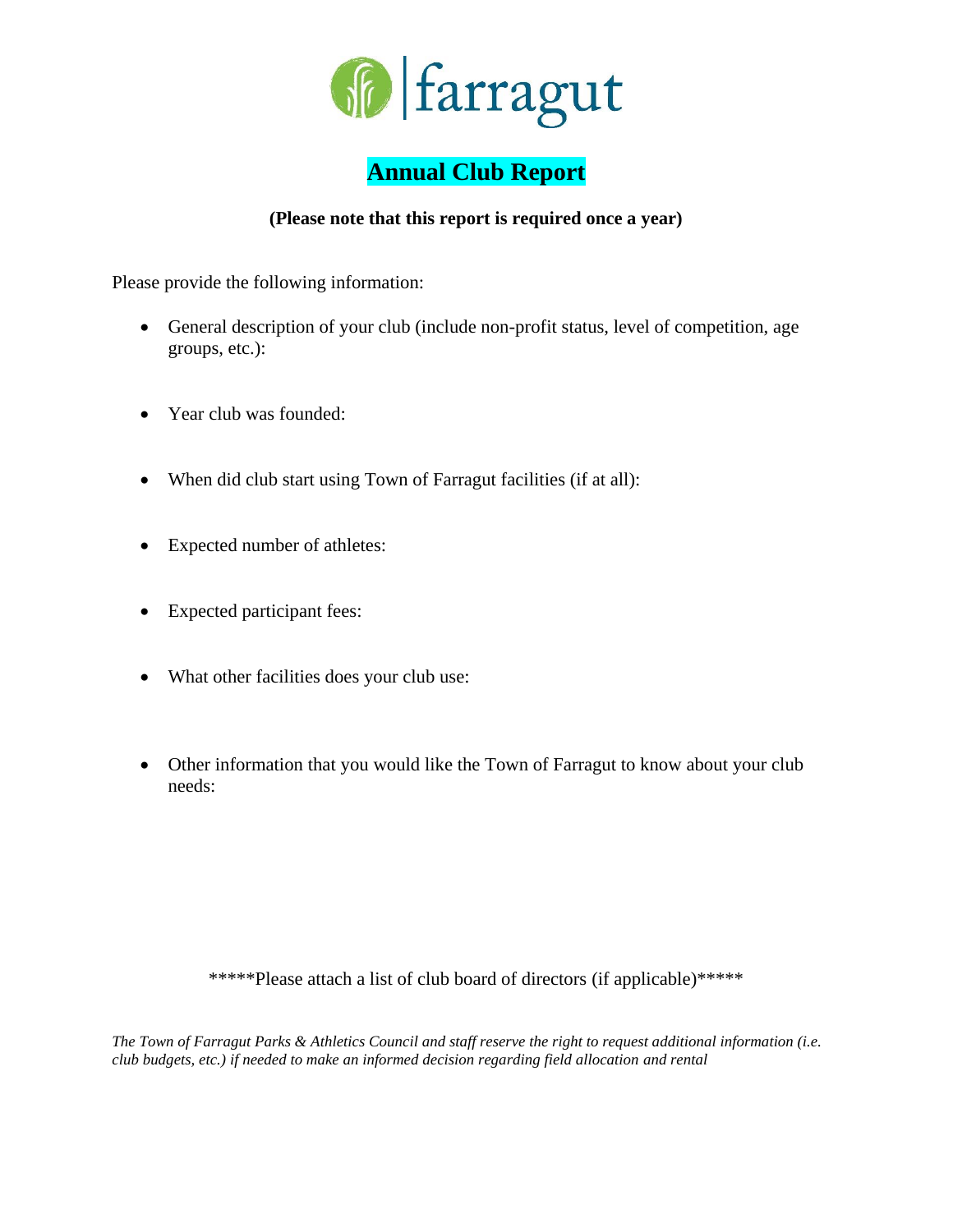# **Fall/Winter – Rectangular Field Use Grid**

For field rentals from Monday, August 1 through Monday, October 31 (Synthetic Turf through Feb. 28)

| <b>Organization:</b> | <b>MBLP#1</b><br><b>Synthetic Turf</b> | <b>MBLP #2</b><br><b>Synthetic Turf</b> | <b>MBLP#3</b><br><b>Synthetic Turf</b> | <b>MBLP #5</b>     | <b>MBLP #6</b>     | <b>McFee</b><br>Park | <b>Anchor Park</b> |
|----------------------|----------------------------------------|-----------------------------------------|----------------------------------------|--------------------|--------------------|----------------------|--------------------|
|                      | <b>Start Date:</b>                     | <b>Start Date:</b>                      | <b>Start Date:</b>                     | <b>Start Date:</b> | <b>Start Date:</b> | <b>Start Date:</b>   | <b>Start Date:</b> |
| <b>MONDAY</b>        | End Date:                              | End Date:                               | End Date:                              | End Date:          | End Date:          | End Date:            | End Date:          |
|                      | Time:                                  | Time:                                   | Time:                                  | Time:              | Time:              | Time:                | Time:              |
|                      | <b>Start Date:</b>                     | <b>Start Date:</b>                      | Start Date:                            | Start Date:        | <b>Start Date:</b> | <b>Start Date:</b>   | <b>Start Date:</b> |
| <b>TUESDAY</b>       | End Date:                              | End Date:                               | End Date:                              | End Date:          | End Date:          | End Date:            | End Date:          |
|                      | Time:                                  | Time:                                   | Time:                                  | Time:              | Time:              | Time:                | Time:              |
|                      | Start Date:                            | <b>Start Date:</b>                      | Start Date:                            | <b>Start Date:</b> | <b>Start Date:</b> | <b>Start Date:</b>   | <b>Start Date:</b> |
| <b>WEDNESDAY</b>     | End Date:                              | End Date:                               | End Date:                              | End Date:          | End Date:          | End Date:            | End Date:          |
|                      | Time:                                  | Time:                                   | Time:                                  | Time:              | Time:              | Time:                | Time:              |
|                      | Start Date:                            | <b>Start Date:</b>                      | <b>Start Date:</b>                     | <b>Start Date:</b> | <b>Start Date:</b> | <b>Start Date:</b>   | <b>Start Date:</b> |
| <b>THURSDAY</b>      | End Date:                              | End Date:                               | End Date:                              | End Date:          | End Date:          | End Date:            | End Date:          |
|                      | Time:                                  | Time:                                   | Time:                                  | Time:              | Time:              | Time:                | Time:              |
|                      | <b>Start Date:</b>                     | <b>Start Date:</b>                      | <b>Start Date:</b>                     | <b>Start Date:</b> | <b>Start Date:</b> | <b>Start Date:</b>   | <b>Start Date:</b> |
| <b>FRIDAY</b>        | End Date:                              | End Date:                               | End Date:                              | End Date:          | End Date:          | End Date:            | End Date:          |
|                      | Time:                                  | Time:                                   | Time:                                  | Time:              | Time:              | Time:                | Time:              |
|                      | Start Date:                            | <b>Start Date:</b>                      | <b>Start Date:</b>                     | <b>Start Date:</b> | Start Date:        | <b>Start Date:</b>   |                    |
| <b>SATURDAY</b>      | End Date:                              | End Date:                               | End Date:                              | End Date:          | End Date:          | End Date:            |                    |
|                      | Time:                                  | Time:                                   | Time:                                  | Time:              | Time:              | Time:                |                    |
|                      | <b>Start Date:</b>                     | <b>Start Date:</b>                      | <b>Start Date:</b>                     | Start Date:        | Start Date:        | <b>Start Date:</b>   |                    |
| <b>SUNDAY</b>        | End Date:                              | End Date:                               | End Date:                              | End Date:          | End Date:          | End Date:            |                    |
|                      | Time:                                  | Time:                                   | Time:                                  | Time:              | Time:              | Time:                |                    |

Please list exceptions here (ex. No McFee on 8/18/22): 11.12 million and the summary control of the summary of

Please look at the online calendar to view dates that are not available due to tournaments.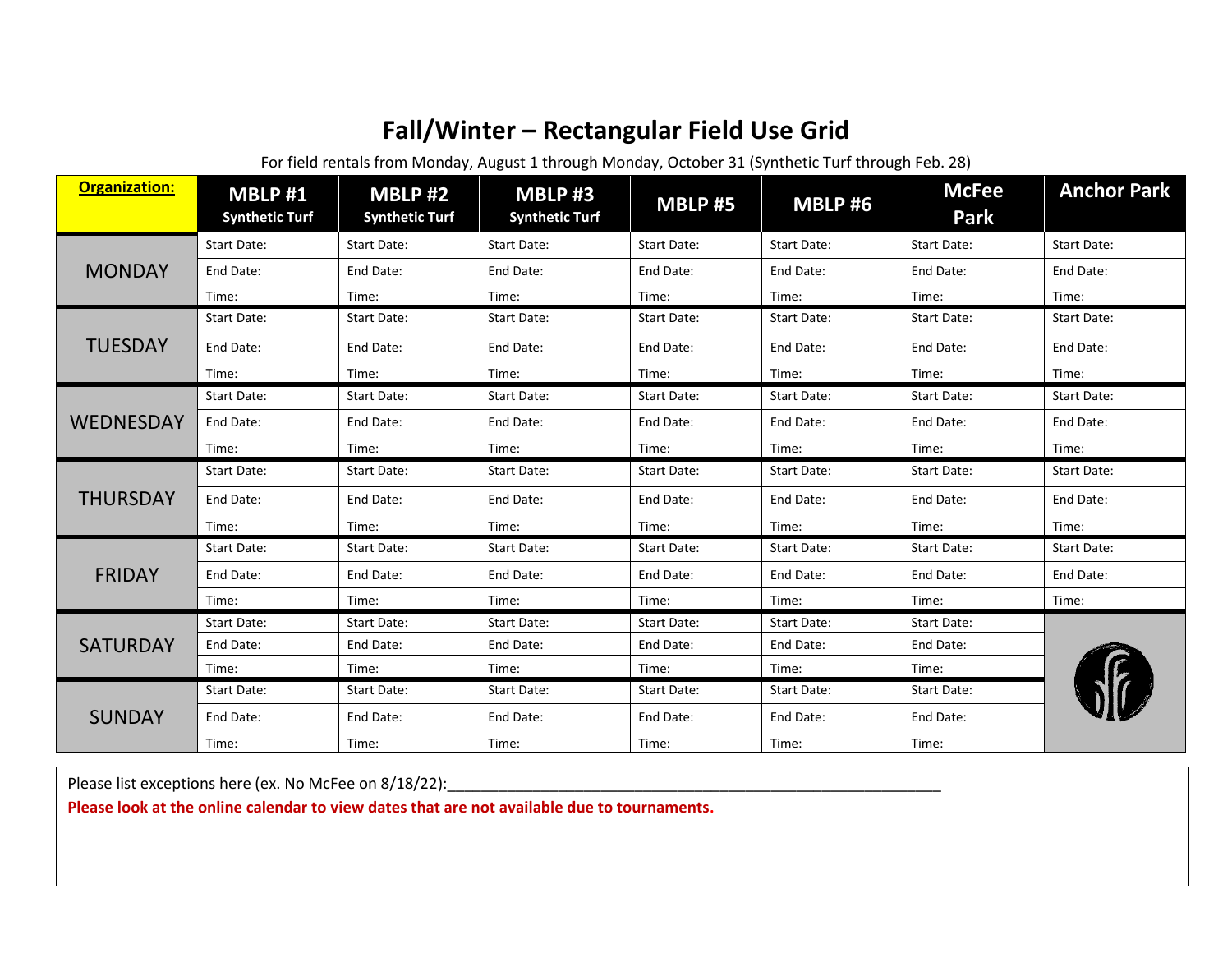**Organization: MBLP Field #1 West Diamond MBLP Field #2 East Diamond MBLP Upper Diamond MBLP Lower Diamond Anchor Park MONDAY** Start Date: Start Date: Start Date: Start Date: Start Date: Start Date: Start Date: Start Date: End Date: The Read Date: End Date: End Date: End Date: End Date: End Date: Time: Time: Time: Time: Time: Time: Time: Time: Time: TUESDAY Start Date: Start Date: Start Date: Start Date: Start Date: Start Date: Start Date: Start Date: End Date: The Lend Date: End Date: End Date: End Date: End Date: End Date: Time: Time: Time: Time: Time: Time: Time: Time: Time: WEDNESDAY Start Date: Start Date: Start Date: Start Date: Start Date: Start Date: Start Date: Start Date: End Date: The Read Date: End Date: End Date: End Date: End Date: End Date: Time: Time: Time: Time: Time: Time: Time: Time: Time: THURSDAY Start Date: Start Date: Start Date: Start Date: Start Date: Start Date: Start Date: Start Date: End Date: The Left End Date: The Left End Date: End Date: End Date: The Left End Date: Time: Time: Time: Time: Time: End Time: Time: Time: Time: Time: FRIDAY Start Date: Start Date: Start Date: Start Date: Start Date: Start Date: Start Date: Start Date: End Date: The Left End Date: The Left End Date: End Date: End Date: The Left End Date: Time: Time: Time: Time: Time: Time: Time: Time: Time: **SATURDAY** Start Date: Start Date: Start Date: Start Date: Start Date: Start Date: Start Date: End Date: The Lend Date: End Date: End Date: End Date: Time: Time: Time: Time: Time: Time: Time: SUNDAY Start Date: Start Date: Start Date: Start Date: Start Date: Start Date: End Date: The Lend Date: End Date: End Date: End Date: Time: Time: Time: Time: Time: Time: Time:

For field rentals from Monday, August 1 through Monday, October 31.

Please list exceptions here (ex. No McFee on 8/18/22):

Please look at the online calendar to view dates that are not available due to tournaments. *Please* look at the online calendar to view dates that are not available due to tournaments.